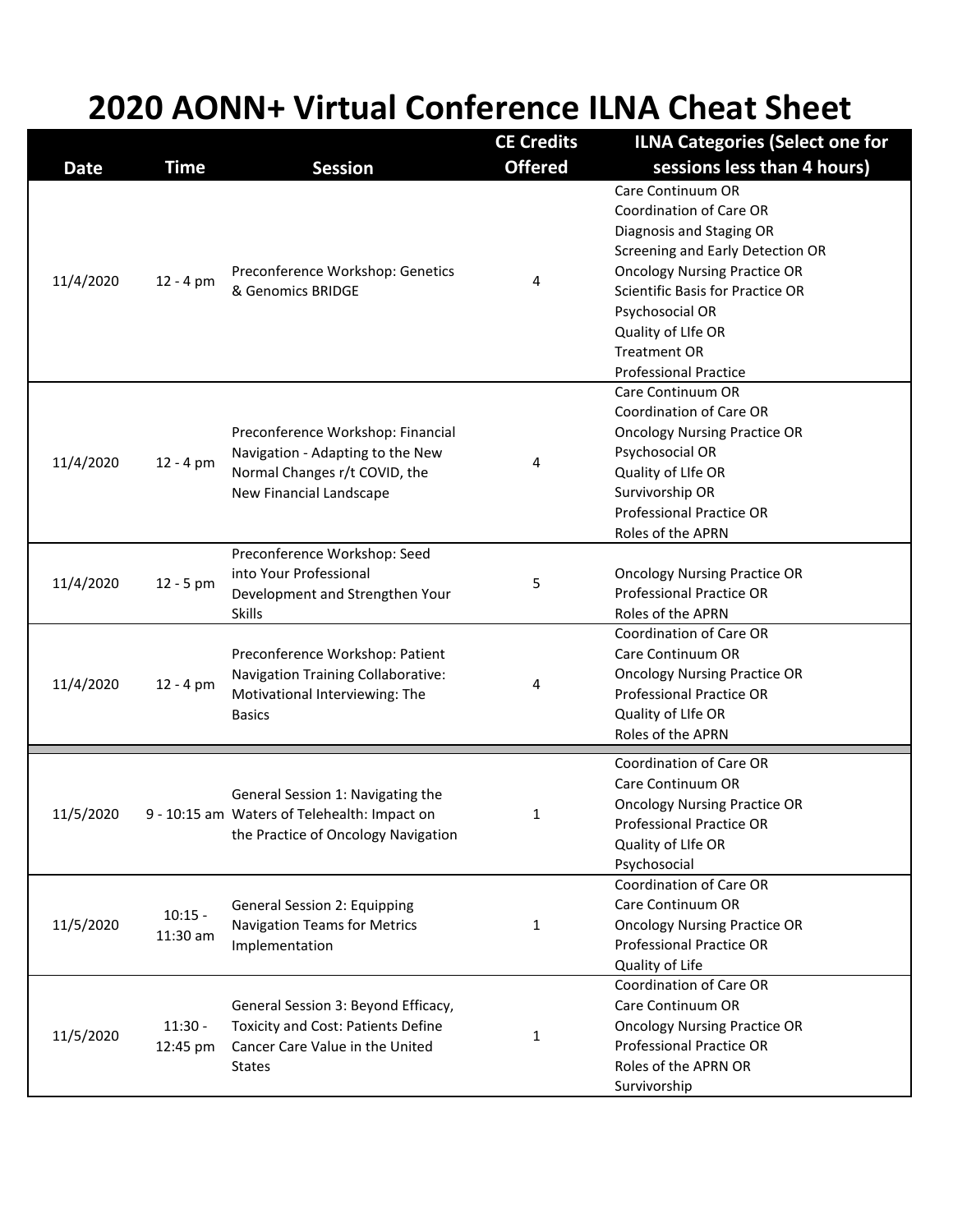| 11/5/2020 | $2 - 3:15$ pm        | General Session 4: FMLA, COBRA, &<br><b>Health Insurance</b>                                                                  | 1            | <b>Coordination of Care OR</b><br>Care Continuum OR<br><b>Oncology Nursing Practice OR</b><br><b>Professional Practice OR</b><br>Quality of LIfe OR<br>Survivorship                                                                                            |
|-----------|----------------------|-------------------------------------------------------------------------------------------------------------------------------|--------------|----------------------------------------------------------------------------------------------------------------------------------------------------------------------------------------------------------------------------------------------------------------|
| 11/5/2020 | $3:15 - 4:30$<br>pm  | <b>General Session 5: Navigating</b><br>Mental Health and Cancer: What's<br>an Oncology Nurse and Patient<br>Navigator To Do? | $\mathbf{1}$ | <b>Coordination of Care OR</b><br>Care Continuum OR<br><b>Oncology Nursing Practice OR</b><br><b>Professional Practice OR</b><br>Psychosocial OR<br>Quality of Life OR<br>Symptom Management OR<br>Survivorship OR<br>Roles of the APRN                        |
| 11/6/2020 | $9:15 - 10:15$<br>am | Keynote Sesson: Understanding<br>Vicarious Trauma and it's Path to<br>Resilience                                              | 1            | <b>Oncology Nursing Practice OR</b><br><b>Professional Practice</b>                                                                                                                                                                                            |
| 11/6/2020 | pm                   | 1:30 - 2:45 General Session 6: Health<br>Disparities and Screening                                                            | $\mathbf{1}$ | Care Continuum OR<br><b>Coordination of Care OR</b><br>Health Promotion/Screening and Early<br><b>Detection OR</b><br><b>Oncology Nursing Practice OR</b><br><b>Professional Practice OR</b><br>Psychosocial                                                   |
| 11/6/2020 | $2:45 - 3:45$<br>pm  | Breakout Session 1: AONN+ Poster<br>Winner Presentations! Categories 1<br>- 4                                                 | $\mathbf{1}$ | <b>Oncology Nursing Practice OR</b><br><b>Professional Practice</b>                                                                                                                                                                                            |
| 11/6/2020 | pm                   | 2:45 - 3:45 Breakout Session 2: Fertility<br>Preservation                                                                     | $\mathbf{1}$ | Care Continuum OR<br><b>Coordination of Care OR</b><br><b>Treatment OR</b><br>Symptom management OR<br>Psychosocial OR<br><b>Oncology Nursing Practice OR</b><br>Quality of LIfe OR<br><b>Professional Practice OR</b><br>Survivorship OR<br>Roles of the APRN |
| 11/6/2020 | pm                   | 2:45 - 3:45 Breakout Session 3: Multisite<br>Navigation                                                                       | 1            | Care Continuum OR<br><b>Coordination of Care OR</b><br><b>Oncology Nursing Practice OR</b><br><b>Scientific Basis for Practice OR</b><br>Psychosocial OR<br><b>Professional Practice</b>                                                                       |
| 11/6/2020 | pm                   | 2:45 - 3:45 Breakout Session 4: Male Breast<br>Cancer                                                                         | 1            | Care Continuum OR<br><b>Coordination of Care OR</b><br><b>Oncology Nursing Practice OR</b><br><b>Scientific Basis for Practice OR</b><br>Psychosocial OR<br><b>Treatment OR</b><br>Symptom Management OR<br>Survivorship                                       |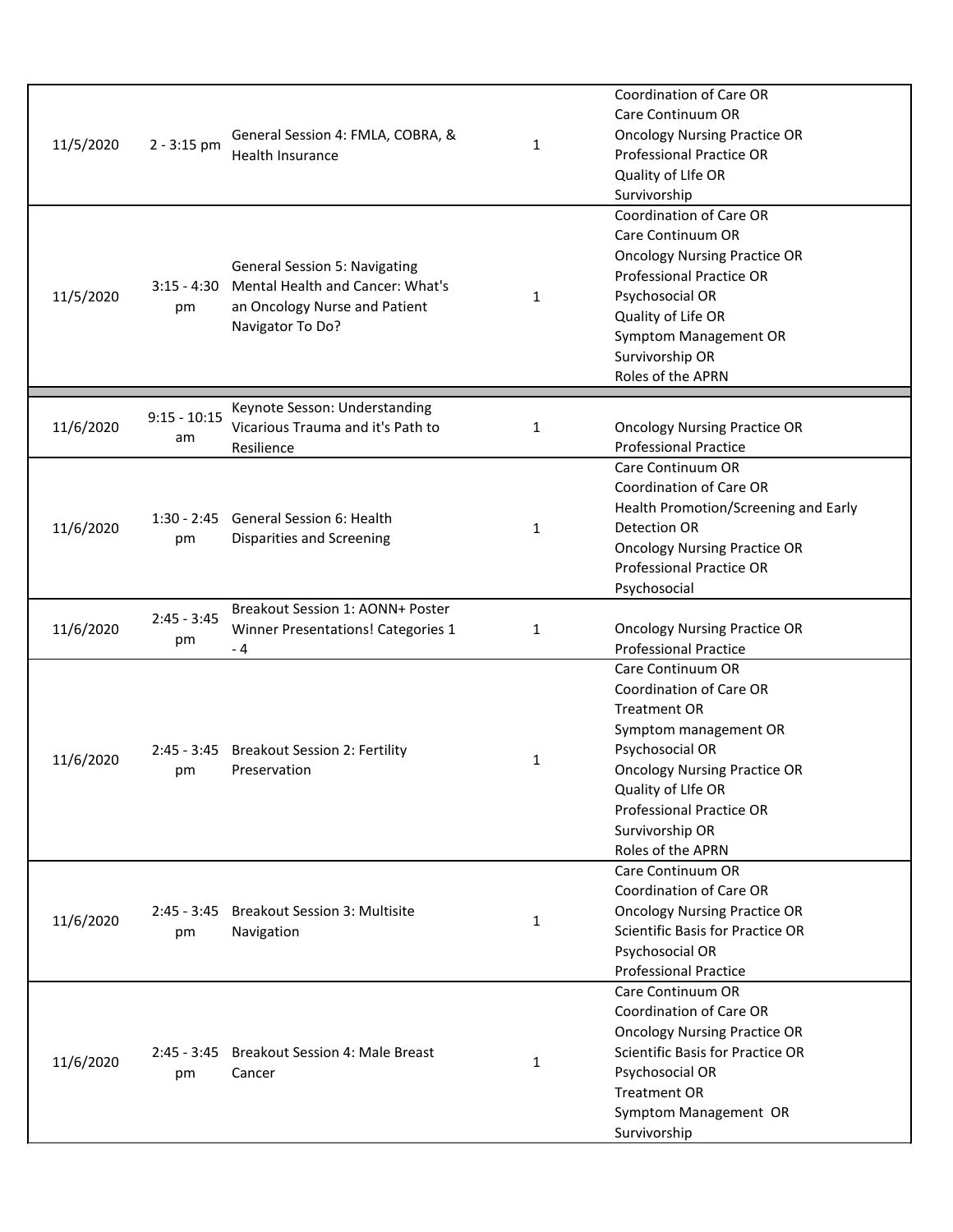| 11/7/2020 |                       | 8:45 - 10 am General Session 7: Biosimilars                                                                                                        | 1            | <b>Coordination of Care OR</b><br>Diagnosis and Staging OR Treatment OR<br>Symptom Management OR<br><b>Oncology Nursing Practice OR</b><br><b>Professional Practice OR</b><br><b>Scientific Basis for Practice</b>                                      |
|-----------|-----------------------|----------------------------------------------------------------------------------------------------------------------------------------------------|--------------|---------------------------------------------------------------------------------------------------------------------------------------------------------------------------------------------------------------------------------------------------------|
| 11/7/2020 | $9:30 - 10:45$<br>am  | General Session 8: Value-Based<br>Care and Alternative Payment<br>Models An Overview                                                               | $\mathbf{1}$ | Care Continuum OR<br><b>Oncology Nursing Practice OR</b><br><b>Professional Practice</b>                                                                                                                                                                |
| 11/7/2020 | pm                    | 10:45 - 12 Breakout Session 5: AONN+ Poster<br>Session Winners: Categories 5 - 8                                                                   | 1            | <b>Oncology Nursing Practice OR</b><br><b>Professional Practice</b>                                                                                                                                                                                     |
| 11/7/2020 | $10:45 - 12$<br>pm    | Breakout Session 6: Research<br>Session Role of Navigators in<br><b>Accruing for Clinical Trials</b>                                               | 1            | Coordination of Care OR<br><b>Oncology Nursing Practice OR</b><br><b>Scientific Basis for Practice OR</b><br><b>Professional Practice</b>                                                                                                               |
| 11/7/2020 | 10:45 - 12<br>pm      | <b>Breakout Session 7: Navigating</b><br><b>Unknown Primary Cancer</b>                                                                             | 1            | Care Continuum OR<br>Coordination of Care OR<br><b>Oncology Nursing Practice OR</b><br><b>Scientific Basis for Practice OR</b><br>Psychosocial OR<br><b>Professional Practice</b>                                                                       |
| 11/7/2020 | $10:45 - 12$<br>pm    | <b>Breakout Session 8: Multisite</b><br>Navigation                                                                                                 | $\mathbf{1}$ | Care Continuum OR<br>Coordination of Care OR<br><b>Oncology Nursing Practice OR</b><br><b>Scientific Basis for Practice OR</b><br>Psychosocial OR<br><b>Professional Practice OR</b><br>Quality of LIfe                                                 |
| 11/8/2020 | $9:15 - 10:30$<br>am  | General Session 9: Launching and<br><b>Sustaining Patient Navigation</b><br>Programs in Low- and Middle-<br>Income Settings: How to Get<br>Started | 1            | <b>Coordination of Care OR</b><br><b>Oncology Nursing Practice OR</b><br><b>Professional Practice OR</b><br>Roles of the APRN OR<br>Quality of Life                                                                                                     |
| 11/8/2020 | $10:30 -$<br>11:45 am | General Session 10: Conflict with<br><b>Colleagues in Oncology Care</b>                                                                            | 1            | <b>Oncology Nursing Practice OR</b><br><b>Professional Practice</b>                                                                                                                                                                                     |
| 11/8/2020 | $11:45 - 1$ pm        | General Session 11: Prehab &<br>Rehab for Oncology Patients -<br>Focus on PT/P/OT Lymphedema<br>Therapy                                            | $\mathbf{1}$ | Care Continuum OR<br><b>Oncology Nursing Practice OR</b><br><b>Coordiantion of Care OR</b><br>Quality of Life OR<br><b>Professional Practice OR</b><br><b>Scientific Basis for Practice OR</b><br>Survivorship OR<br>Symptom Management OR<br>Treatment |
| 11/8/2020 | $1 - 2:15$ pm         | <b>General Session 12: Cancer</b><br>Services, Inc.                                                                                                | $\mathbf{1}$ | <b>Oncology Nursing Practice OR</b><br><b>Coordination of Care OR</b><br><b>Professional Practice OR</b><br>Quality of Life OR<br>Psychosocial                                                                                                          |